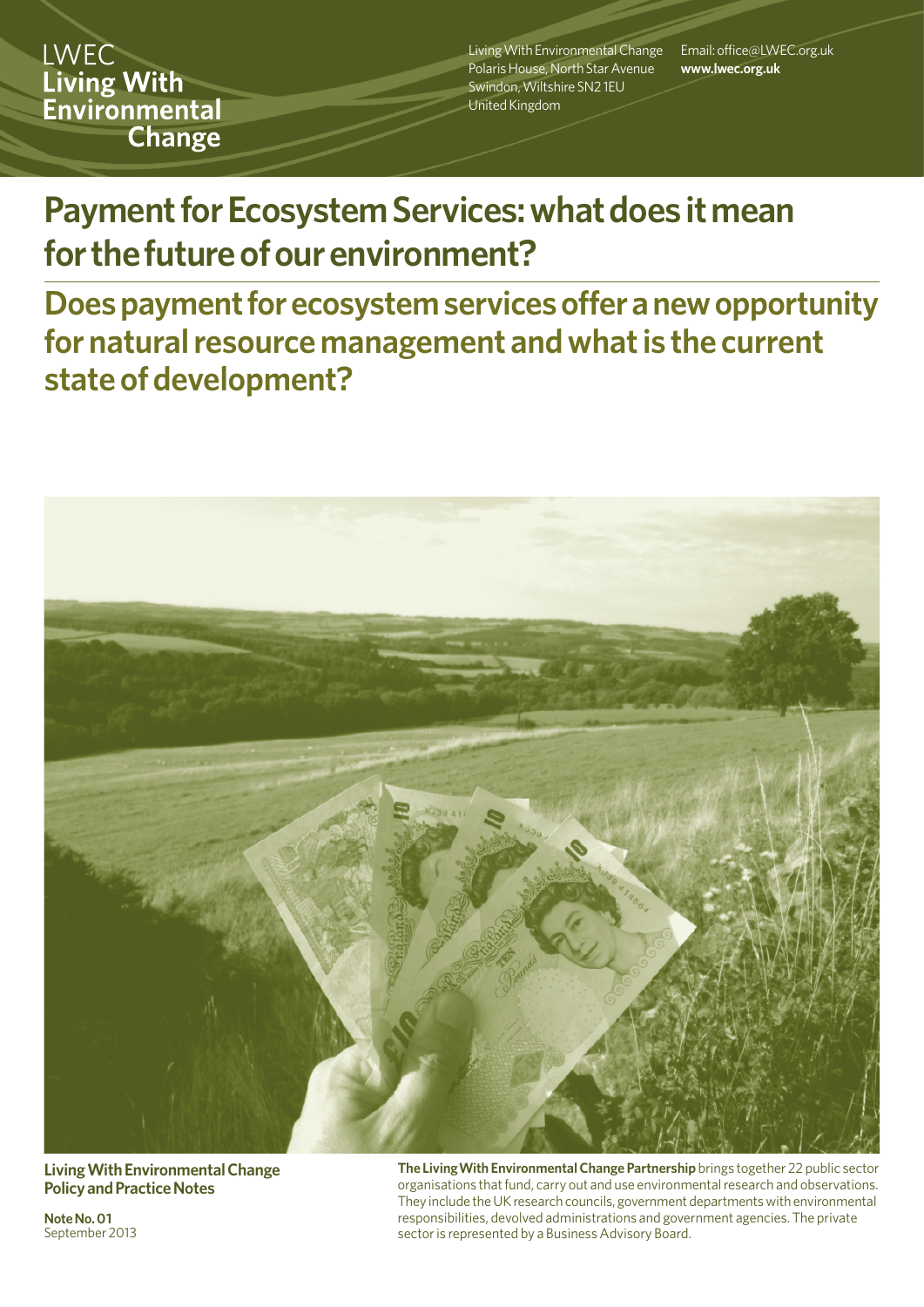**Payment for ecosystem services (PES) may offer a route to the better management of natural resources, and sources of untapped investment for the conservation of natural capital. Does PES offer the promise of a more sustainable environment for us all and what is the current state of its development?** 

### **Why should we pay for the benefits we get from nature?**

- As a society, we take for granted many of the benefits that nature provides – "ecosystem services" such as clean water, pollinators, a stable climate, or simply experiencing the beauty of nature.
- The problem with many of the services provided by nature is that they are difficult to value in traditional economic terms, and in the past society has not been prepared to pay for land to be managed for these wider benefits. Land has therefore typically been managed to produce outputs that can be easily marketed eg food and fibre, sometimes at the expense of the natural environment.
- There are a number of policy instruments that may encourage more sustainable management of the natural environment, for example providing people with information and enabling them to build capacity so they can manage the land differently, or introducing taxes, incentives and regulation.

#### **Creating new markets for ecosystem services is an option that is increasingly being used alongside these other policy instruments:**

- Payment for ecosystem services (PES) brings economic thinking and a market mechanism into the provision of natural resources. PES schemes are voluntary marketlike transactions between buyers (eg businesses) and sellers (eg landowners) of ecosystem services.
- PES schemes typically pay for the amount of ecosystem service that is delivered, but "PES-like" schemes are also common, for example agri-environment programmes that pay farmers on the expected outcomes of their land management practices.

### **What can PES offer?**

- **For business:** an opportunity to meet environmental obligations, demonstrate corporate responsibility, reduce costs and market products.
- **For the conservation community:** new revenue streams to pay for conservation work that could not otherwise be afforded.
- **For landowners and managers:** income diversification, opportunities to restore and improve degraded land for future generations.
- **For the policy community:** private investment that can supplement overstretched public funding to help achieve national and international policy goals.
- **For society:** a means for securing provision of ecosystem services into the future; opportunities to learn about and invest in nature.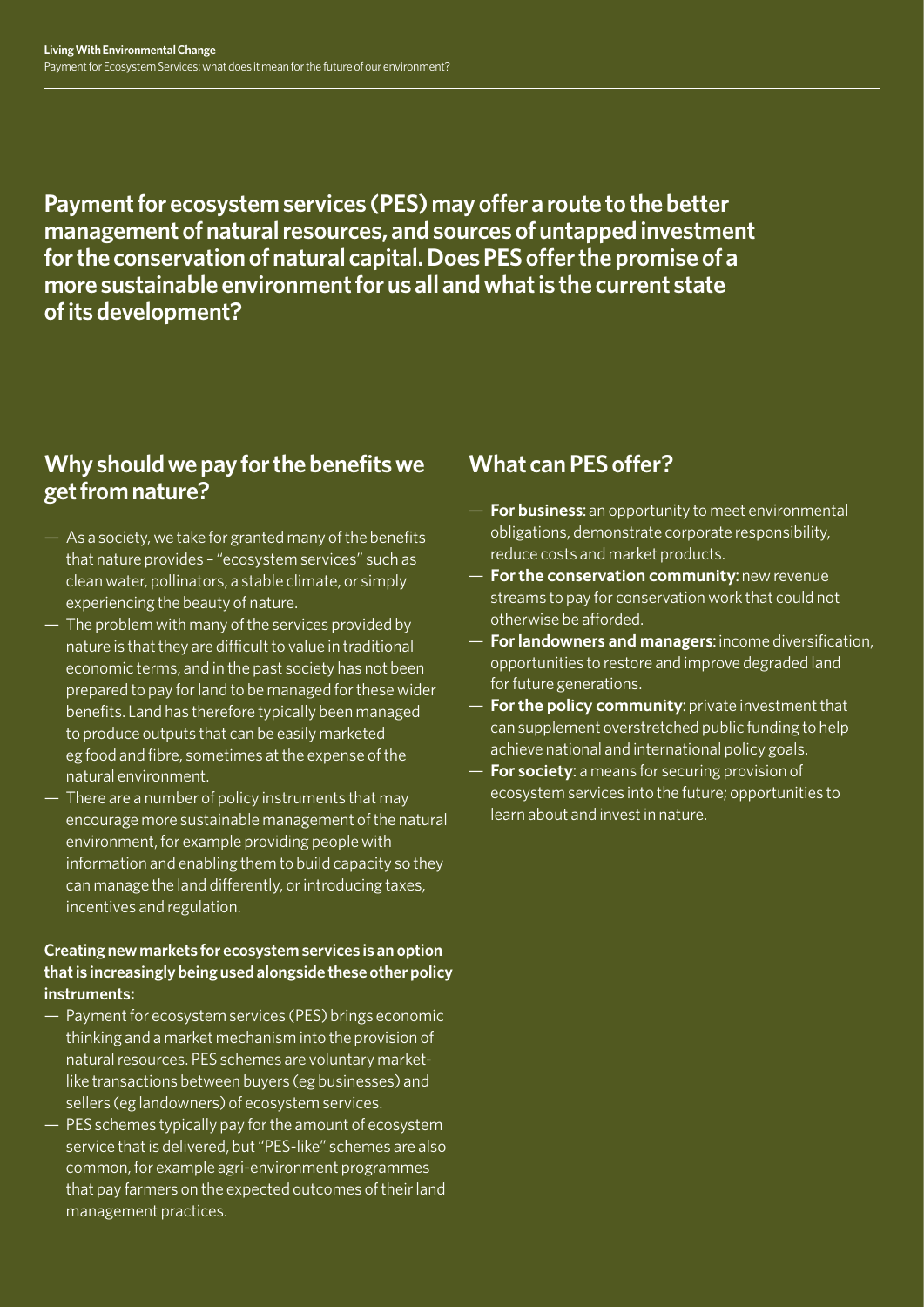### **What kinds of schemes exist now?**

#### **Broadly speaking, PES schemes differ according to:**

- The extent to which they pay for a single ecosystem service (eg carbon and climate mitigation benefits) or pay for a wider range of ecosystem services.
- Whether they are publically versus privately funded (or a bit of both).
- Whether they are international, national or local in scope.
- The range of buyers and sellers involved.

#### For example:

- UK businesses can invest in international PES schemes e.g. voluntary carbon markets, which are international in scope with multiple buyers purchasing from multiple sellers, using private finance to pay primarily for climate regulation benefits (such as tree planting schemes).
- Agri-environment schemes are publicly funded PES schemes that operate at a national scale, with a single buyer (the state) giving multiple landowners and managers payments in return for actions designed to enhance the provision of ecosystem services. For example, the Glastir scheme in Wales is designed to target payments as efficiently as possible to pay for specific ecosystem services.
- In the UK, national, privately funded PES schemes have been established, under the UK Woodland Carbon Code, and the pilot phase UK Peatland Code, to secure investments (from multiple buyers) in woodland carbon, and peatland restoration for carbon and other benefits (provided by multiple sellers).
- Local schemes have also been established at the scale of individual catchments with a single or multiple buyers paying multiple sellers (usually landowners and managers) to provide specific ecosystem services eg the West Country Rivers Trust Anglers' Passport scheme where anglers pay for improvements to river water quality to boost fish stocks, and schemes run by South West Water and Wessex Water paying landowners to change their land management practices to deliver water quality and quantity benefits.

### **What guidance is available?**

**Defra has published a PES Best Practice Guide that draws on LWEC funded research. It suggests five broad steps in the development of a successful PES scheme:** 

> **1. Identify a saleable ecosystem service and prospective buyers and sellers**

> > **2. Establish PES Scheme principles and resolve technical issues**

**3. Negotiate and implement agreements**

**4. Monitor, evaluate and review implementation**

**5. Consider opportunities for multiple-benefit PES**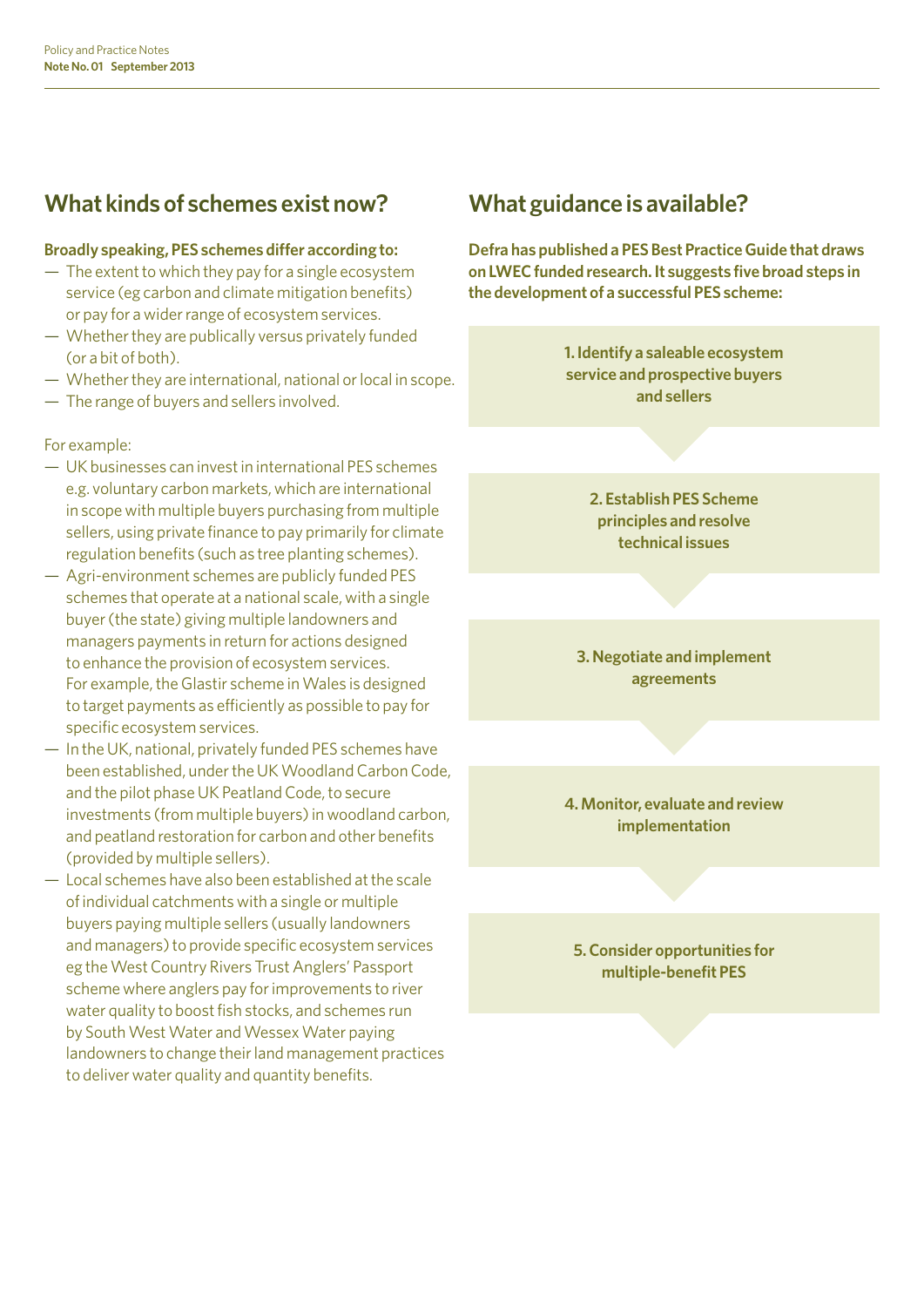#### **What can we learn from LWEC research and early experience with PES in the UK?**

#### **Flexible delivery and stakeholder engagement are vital when operating PES schemes:**

- PES schemes may be more efficient if they are locally targeted and vary payments to match the costs of providing ecosystem services.
- Landowners tend to favour less risky, short-term agreements to provide ecosystem services, but investors and government need to ensure these benefits are secured for the long-term and not reversed, and that the most degraded or inaccessible sites are not excluded.
- Working at landscape scale across ownership boundaries is essential to deliver certain ecosystem services eg related to water, biodiversity and climate regulation.
- Local PES schemes often benefit from coordination by an independent, trusted, broker such as a local conservation trust, social enterprise or farm adviser.
- Engaging local stakeholders early on can help to create the right conditions for PES schemes to develop. Techniques such as participative mapping and modelling of landscape-scale ecosystems enable better understanding of different ecosystems services under a variety of scenarios, enabling trade-offs to be negotiated, and priorities agreed.
- PES schemes must bring added benefits that would not have otherwise occurred. For example, PES schemes should not pay landowners to meet basic regulatory requirements.
- But, although UK and EU legislation puts an obligation on designated sites (eg Sites of Special Scientific Interest and Special Areas of Conservation), restoring habitats may be prohibitively expensive under existing agrienvironment schemes. Additional private investment may therefore be required and this is recognised, eg in the UK Woodland Carbon Code and the UK Peatland Code.
- Future PES schemes, including public agri-environment schemes, need options to further encourage land managers who maintain high conservation standards, as well as compensating intensive producers for changing to less damaging practices, or assisting undercapitalised farms to invest in improved infrastructure.

#### **What are the messages for researchers and funders?**

- Inter-disciplinary research into PES is needed, involving social scientists as well as ecologists and economists, and key stakeholders such as businesses and landowners/managers.
- Future research needs to pay greater attention to social and economic outcomes of PES approaches as well as environmental ones - for example exploring unintended socio-economic consequences of PES schemes and better understanding how PES might contribute towards the rural economy.
- Continuing research is needed into how different land management practices influence the production of different ecosystem services in different places and the role of PES and other incentives in altering these practices.
- Cause and effect mechanisms are not yet sufficiently clear for some habitats and/or ecosystem services – for example, how land management practices in the uplands can help mitigate flooding risk downstream.
- Better understanding is required of the potentially damaging trade-offs between ecosystem services that may be caused by PES schemes, and the social justice implications of expanding the use of PES.
- More research is needed into the behaviours of potential buyers and sellers of ecosystem services to assist with the development of markets and understand what people value and why.
- Continuing research is needed into incentivising land managers' behaviour eg enabling collaboration across property boundaries for management of certain ecosystem services.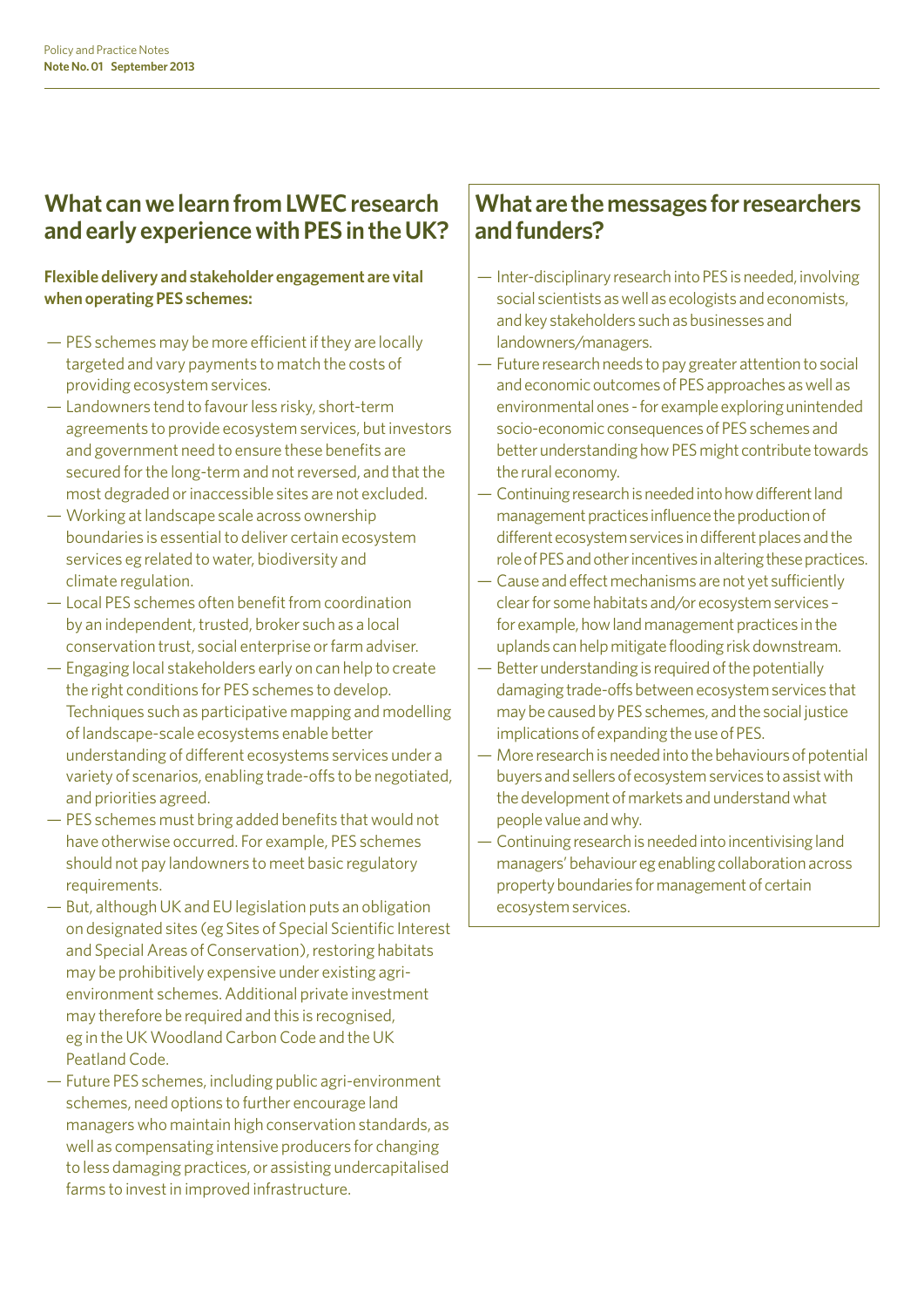#### **What are the messages for business?**

- For some sectors PES can help reduce costs eg water intensive industries or businesses that require high water quality such as water utilities and drinks manufacturers.
- PES may be an opportunity to meet environmental obligations (eg corporate carbon accounting).
- PES can demonstrate corporate responsibility towards the natural environment (where this includes climate mitigation benefits it may in some cases be possible to classify these investments as assets, given their potential value on carbon markets).
- Some businesses can use PES schemes to market specific product lines linked to particular habitats or services (eg food and drink, hospitality/tourism).

#### **What are the messages for policy makers?**

- PES will not provide all the answers but, used alongside other policy tools, can contribute significantly towards better natural resource conservation. Careful evaluation is required of all the risks as well as benefits.
- PES markets need appropriate guidance, frameworks and monitoring to ensure companies do not use PES as an excuse to continue with business as usual eg offsetting their carbon without reducing emissions at source.
- Safeguards need to be created to ensure that benefits are new and would not otherwise have been forthcoming, to secure long-term benefits, and to avoid trade-offs between carbon and the other services we rely on from the land.
- For national PES schemes involving multiple buyers and sellers, it is likely that mechanisms to monitor, audit and accredit schemes will need to be developed on a habitat by habitat (eg woodlands and peatlands) or on a service by service basis (eg guidance from Ofwat for water industry PES schemes).
- There may be a role for government, and a need for a regulatory framework, to ensure standardisation of approaches and co-ordination between schemes, particularly if there is a proliferation of guidance for different habitats and services. For example, it may be possible to develop a combined code for land-based carbon.
- It may be necessary for agri-environment schemes to integrate (or co-ordinate) with private PES schemes, to ensure equitable distribution of funds geographically and across different types and sizes of landholding.
- Public funding may need to increasingly target services that are harder to bring to market, and locations that are more expensive to restore.
- Members of the policy community need to work closely with local/regional partnerships (e.g. Nature Improvement Areas and Local Nature Partnerships in England and Wales), National Parks, Areas of Outstanding Natural Beauty and other designated areas, to test and scale up the design and delivery of PES schemes.
- The learning from the PES pilots needs to be disseminated and fed it into policy and practice, alongside investment in a programme of formal monitoring and evaluation of PES schemes, both private and public.
- Investment in knowledge exchange needs to be maintained to provide access to a range of information about ecosystems, including PES.